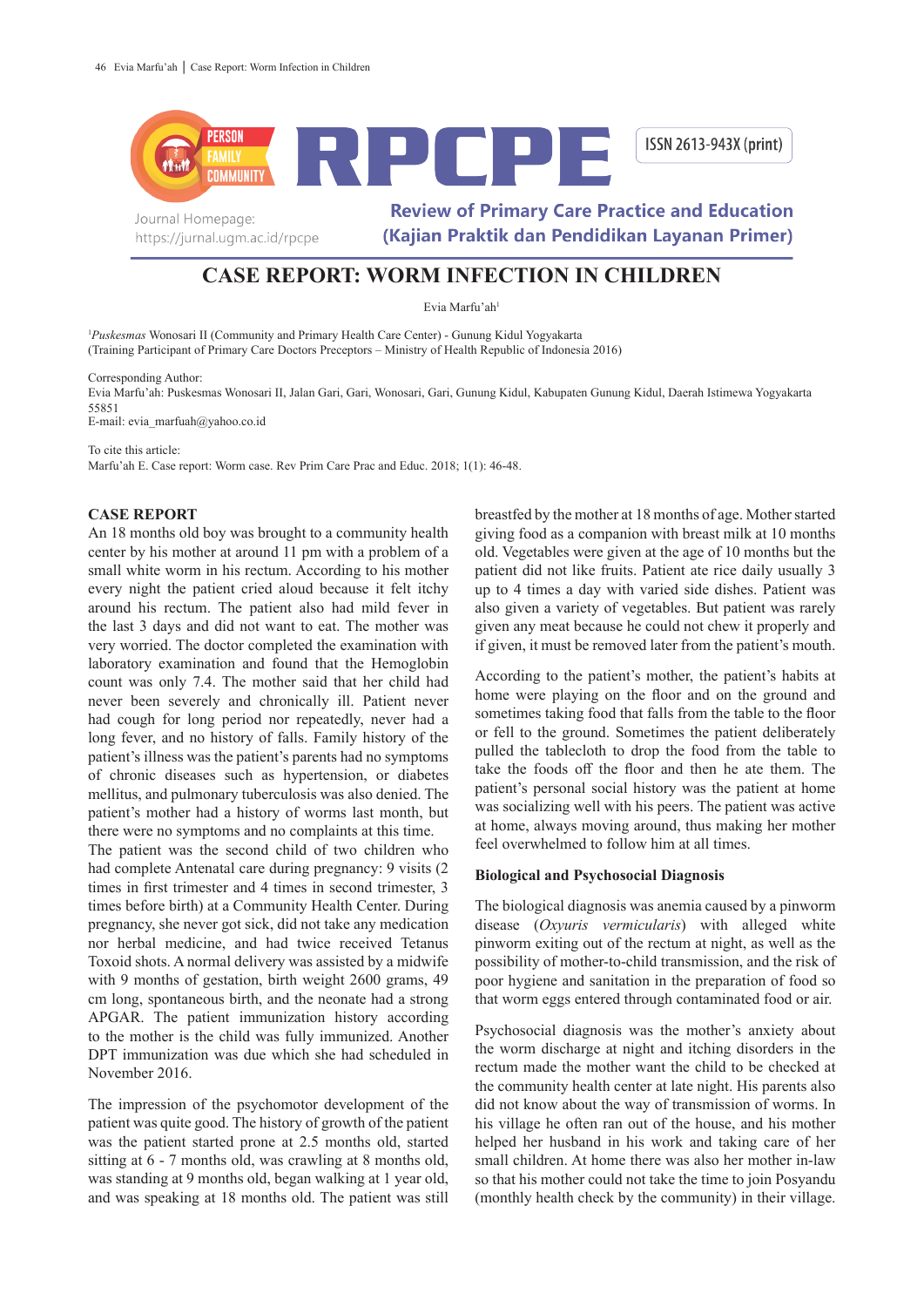The parents seemed to not adequately comprehend about the concepts of a Clean and Healthy Lifestyle because she rarely joined the Posyandu in her village. The patient was allowed to urinate and defecate around the house, and they rarely washed their hands using soap prior to meal time. After several home visits, it was found that there was only one latrine in the house and it was prioritized for the use of his father. His mother is a candle ice seller for elementary school students near his home. Therefore this health problem may result in other children, and families in the surrounding community will be infected with worm disease and there will be an outbreak of worms among all of the villagers.

## **PROBLEMS**

The problem in this case was not about medical treatment of a pinworm disease, which was probably easily treated with antihelmintic within 1-2 days. At a glance this problem seems trivial, however, the interesting and challenging aspects of the above case are: 1) How to maintain the sustainability of clean and healthy life behavior by patients and their families, so the risk of worm infection does not occur in the future; 2) Behavior and use of latrines in the family where only 1 exists for all family members, to be healthy and regularly managed; and 3) How to educate the mother of the patient that this worm infection can occur in an outbreak, if the healthy lifestyle is not properly done while she keeps selling candle ice for elementary school children near their home.

#### **DISCUSSIONS**

The problem faced by this family is lack of knowledge about the importance of a Clean and Healthy Lifestyle. So it is necessary to educate the patient's family about the concepts of a Clean and Healthy Lifestyle. One of the important parts about the Clean and Healthy Lifestyle is the use of a properly cleaned and maintained latrine, because during this time the patient's mother is not using the toilet properly so that her child is directed to urinate and defecate in the yard. Mothers and other family members of patients also need to get information about the importance of avoiding contact with soil contaminated with feces. Pinworm eggs are very small and can be transmitted by inhalation (through the air), through human contact with humans, through human contact during food preparation, involving adherence to human skin, or transmission through shared goods (e.g. towels, cutlery and drinks contained eggs Pinworms). Therefore, if personal hygiene is not maintained, the Pinworm eggs may enter into our bodies. For other types of worms, transmission can take place through feces in soil contaminated with worm eggs (e.g. *Ascaris lumbricoides*). Hand washing with soap before and after activities are important to break the Pinworm cycle. The condition of the house must be kept clean, so that the worms cannot survive in that place. Treatment with pirantel pamoat dose of 10mg / kg BW for 3 days is effective to kill pinworms.

In giving education about a Clean and Healthy Lifestyle we need to explore the obstacles of his mother and family in getting access to clean water to wash hands, considering that the water is rather difficult to get in the Gunung Kidul

area due to seasonal drought. Thereafter, it is necessary to explore the extent to which mother may seek to remove such obstacles to health and how the doctor discusses alternative solutions that are available for the family. The dialogue effort with the patient's mother in this case can be done with the following 8 questions from Arthur Kleinman:

#### **Kleinman's Questions**

The following questions can help you relate to your patient on his or her level.

- 1. What do you think has caused your problem?
- 2. Why do you think it started when it did?
- 3. What do you think your problem does inside your body?
- 4. How severe is your problem? Will it have a short or long course?
- 5. What kind of treatment do you think you should receive?
- 6. What are the most important results you hope to receive from this treatment?
- 7. What are the chief problems your illness has caused you?
- 8. What do you fear most about your illness/treatment?

*Harvard physician and anthropologist Arthur Kleinman studied how cultural beliefs impact an individual's understanding of health and illness. Kleinman's work offers an approach to understand the patient's "illness narrative." The wording of questions should vary with characteristics of the patient, the problem and the setting. Patients may hesitate to disclose their beliefs, so patience and a genuine interest are important. The goal of the question is to elicit a patient's understanding of their health.*

The author tried to use these 8 questions with the patient's mother in this case:

- 1. What do you think causes the illness of the patient? "Do not want to eat, hard to eat."
- 2. When do you think the start of this worm?

"I do not know, just he did not want to eat, had a fever and crying because of the itchiness. I took him to the health center."

His body was in mild fever for 3 days, record is kept in that haemoglobin (Hb) concentration just 7.4, it was in August (3 months ago). Continue to check again month to month, which month... September to the health center was 7.9. Last month to the community health center again, his Hb was 8.2. Have started to eat, already given medicine.

- 3. What is the result of this worm infection on your son's body, do you know?
	- "I do not know." \* laugh \*
- 4. Do you think this worm is easy to cure or requires a long period of time?
	- "Yeah, need a decent time." \* laugh \*
- 5. What kind of treatment do you expect? "Give medicine, uhm potent medicine, the medicine has to be good." \* laugh \*

(Probing) Yesterday you have been told by Mrs. Midwife, how?

"Not yet."